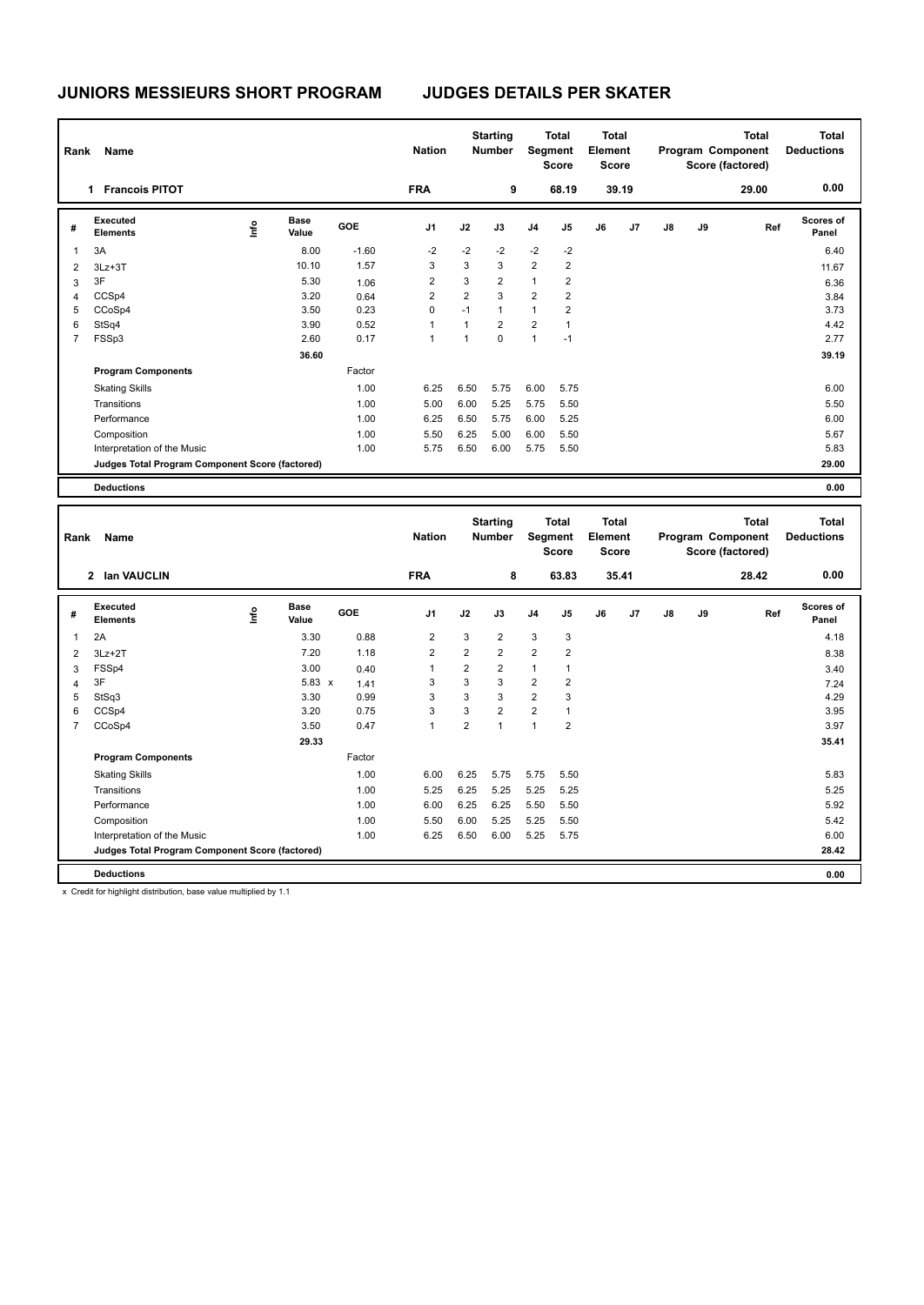| Name<br>Rank            |                                                 |      |                      |            | <b>Nation</b>  |                | <b>Starting</b><br><b>Number</b> |                | <b>Total</b><br>Segment<br><b>Score</b> | Total<br>Element<br><b>Score</b> |       |               |    | Total<br>Program Component<br>Score (factored) | <b>Total</b><br><b>Deductions</b> |
|-------------------------|-------------------------------------------------|------|----------------------|------------|----------------|----------------|----------------------------------|----------------|-----------------------------------------|----------------------------------|-------|---------------|----|------------------------------------------------|-----------------------------------|
|                         | <b>Corentin SPINAR</b><br>3                     |      |                      |            | <b>FRA</b>     |                | 6                                |                | 60.45                                   |                                  | 33.44 |               |    | 27.01                                          | 0.00                              |
| #                       | Executed<br><b>Elements</b>                     | lnfo | <b>Base</b><br>Value | <b>GOE</b> | J <sub>1</sub> | J2             | J3                               | J <sub>4</sub> | J <sub>5</sub>                          | J6                               | J7    | $\mathsf{J}8$ | J9 | Ref                                            | <b>Scores of</b><br>Panel         |
| $\overline{\mathbf{1}}$ | $3Lz + 2T$                                      |      | 7.20                 | 1.77       | 3              | 3              | $\overline{2}$                   | 3              | 3                                       |                                  |       |               |    |                                                | 8.97                              |
| $\overline{2}$          | 3F                                              |      | 5.30                 | $-0.53$    | $-1$           | $-2$           | $-1$                             | $-1$           | $-1$                                    |                                  |       |               |    |                                                | 4.77                              |
| 3                       | CCSp4                                           |      | 3.20                 | 0.64       | 4              | 1              | $\overline{2}$                   | $\overline{2}$ | $\overline{2}$                          |                                  |       |               |    |                                                | 3.84                              |
| 4                       | 2A                                              |      | 3.30                 | 0.88       | 3              | 3              | $\overline{2}$                   | $\overline{2}$ | 3                                       |                                  |       |               |    |                                                | 4.18                              |
| 5                       | FSSp4                                           |      | 3.00                 | 0.70       | 3              | 2              | 3                                | $\overline{2}$ | $\overline{1}$                          |                                  |       |               |    |                                                | 3.70                              |
| 6                       | StSq4                                           |      | 3.90                 | 0.78       | 3              | $\overline{2}$ | $\overline{2}$                   | $\overline{2}$ | $\overline{2}$                          |                                  |       |               |    |                                                | 4.68                              |
| $\overline{7}$          | CCoSp3                                          |      | 3.00                 | 0.30       | 1              | 1              | $\mathbf 0$                      | $\mathbf{1}$   | 1                                       |                                  |       |               |    |                                                | 3.30                              |
|                         |                                                 |      | 28.90                |            |                |                |                                  |                |                                         |                                  |       |               |    |                                                | 33.44                             |
|                         | <b>Program Components</b>                       |      |                      | Factor     |                |                |                                  |                |                                         |                                  |       |               |    |                                                |                                   |
|                         | <b>Skating Skills</b>                           |      |                      | 1.00       | 5.75           | 5.75           | 5.50                             | 5.75           | 5.25                                    |                                  |       |               |    |                                                | 5.67                              |
|                         | Transitions                                     |      |                      | 1.00       | 4.75           | 5.00           | 4.50                             | 5.00           | 5.50                                    |                                  |       |               |    |                                                | 4.92                              |
|                         | Performance                                     |      |                      | 1.00       | 6.00           | 6.00           | 5.00                             | 5.50           | 5.50                                    |                                  |       |               |    |                                                | 5.67                              |
|                         | Composition                                     |      |                      | 1.00       | 5.00           | 5.50           | 4.75                             | 5.25           | 5.50                                    |                                  |       |               |    |                                                | 5.25                              |
|                         | Interpretation of the Music                     |      |                      | 1.00       | 5.50           | 5.75           | 5.50                             | 5.50           | 5.50                                    |                                  |       |               |    |                                                | 5.50                              |
|                         | Judges Total Program Component Score (factored) |      |                      |            |                |                |                                  |                |                                         |                                  |       |               |    |                                                | 27.01                             |
|                         | <b>Deductions</b>                               |      |                      |            |                |                |                                  |                |                                         |                                  |       |               |    |                                                | 0.00                              |

| Rank | Name                                            |      |                      | <b>Nation</b> |                | <b>Starting</b><br><b>Total</b><br><b>Number</b><br>Segment<br><b>Score</b> |                |                | Total<br>Element<br><b>Score</b> |    | <b>Total</b><br>Program Component<br>Score (factored) |               |    | <b>Total</b><br><b>Deductions</b> |                    |
|------|-------------------------------------------------|------|----------------------|---------------|----------------|-----------------------------------------------------------------------------|----------------|----------------|----------------------------------|----|-------------------------------------------------------|---------------|----|-----------------------------------|--------------------|
|      | 4 Samy HAMMI                                    |      |                      |               | <b>FRA</b>     |                                                                             | $\overline{7}$ |                | 60.20                            |    | 33.94                                                 |               |    | 26.26                             | 0.00               |
| #    | Executed<br><b>Elements</b>                     | lnfo | <b>Base</b><br>Value | GOE           | J <sub>1</sub> | J2                                                                          | J3             | J <sub>4</sub> | J <sub>5</sub>                   | J6 | J7                                                    | $\mathsf{J}8$ | J9 | Ref                               | Scores of<br>Panel |
| 1    | $3Lz + 2T$                                      |      | 7.20                 | 1.57          | $\overline{2}$ | $\overline{4}$                                                              | $\overline{2}$ | 3              | 3                                |    |                                                       |               |    |                                   | 8.77               |
| 2    | 3F                                              |      | 5.30                 | 0.71          | 1              | 1                                                                           | $\overline{1}$ | $\overline{2}$ | $\overline{2}$                   |    |                                                       |               |    |                                   | 6.01               |
| 3    | CCSp4                                           |      | 3.20                 | 0.43          | 1              | $\overline{2}$                                                              | $\overline{2}$ | $\mathbf{1}$   | 1                                |    |                                                       |               |    |                                   | 3.63               |
| 4    | 2A                                              |      | 3.30                 | 0.66          | $\overline{2}$ | $\overline{2}$                                                              | 3              | $\overline{2}$ | $\overline{2}$                   |    |                                                       |               |    |                                   | 3.96               |
| 5    | FSSp3                                           |      | 2.60                 | 0.09          | $-1$           | 1                                                                           | 1              | $\mathbf{1}$   | $-2$                             |    |                                                       |               |    |                                   | 2.69               |
| 6    | StSq4                                           |      | 3.90                 | 0.78          | $\overline{2}$ | 3                                                                           | $\overline{2}$ | $\overline{2}$ | $\overline{2}$                   |    |                                                       |               |    |                                   | 4.68               |
| 7    | CCoSp4                                          |      | 3.50                 | 0.70          | $\overline{2}$ | $\overline{2}$                                                              | 2              | $\overline{2}$ | 3                                |    |                                                       |               |    |                                   | 4.20               |
|      |                                                 |      | 29.00                |               |                |                                                                             |                |                |                                  |    |                                                       |               |    |                                   | 33.94              |
|      | <b>Program Components</b>                       |      |                      | Factor        |                |                                                                             |                |                |                                  |    |                                                       |               |    |                                   |                    |
|      | <b>Skating Skills</b>                           |      |                      | 1.00          | 5.25           | 6.00                                                                        | 5.25           | 5.50           | 5.50                             |    |                                                       |               |    |                                   | 5.42               |
|      | Transitions                                     |      |                      | 1.00          | 4.50           | 5.50                                                                        | 4.50           | 5.25           | 5.00                             |    |                                                       |               |    |                                   | 4.92               |
|      | Performance                                     |      |                      | 1.00          | 4.75           | 6.00                                                                        | 5.00           | 5.50           | 5.50                             |    |                                                       |               |    |                                   | 5.33               |
|      | Composition                                     |      |                      | 1.00          | 4.75           | 5.50                                                                        | 5.00           | 5.50           | 5.00                             |    |                                                       |               |    |                                   | 5.17               |
|      | Interpretation of the Music                     |      |                      | 1.00          | 4.75           | 6.00                                                                        | 5.50           | 5.25           | 5.50                             |    |                                                       |               |    |                                   | 5.42               |
|      | Judges Total Program Component Score (factored) |      |                      |               |                |                                                                             |                |                |                                  |    |                                                       |               |    |                                   | 26.26              |
|      | <b>Deductions</b>                               |      |                      |               |                |                                                                             |                |                |                                  |    |                                                       |               |    |                                   | 0.00               |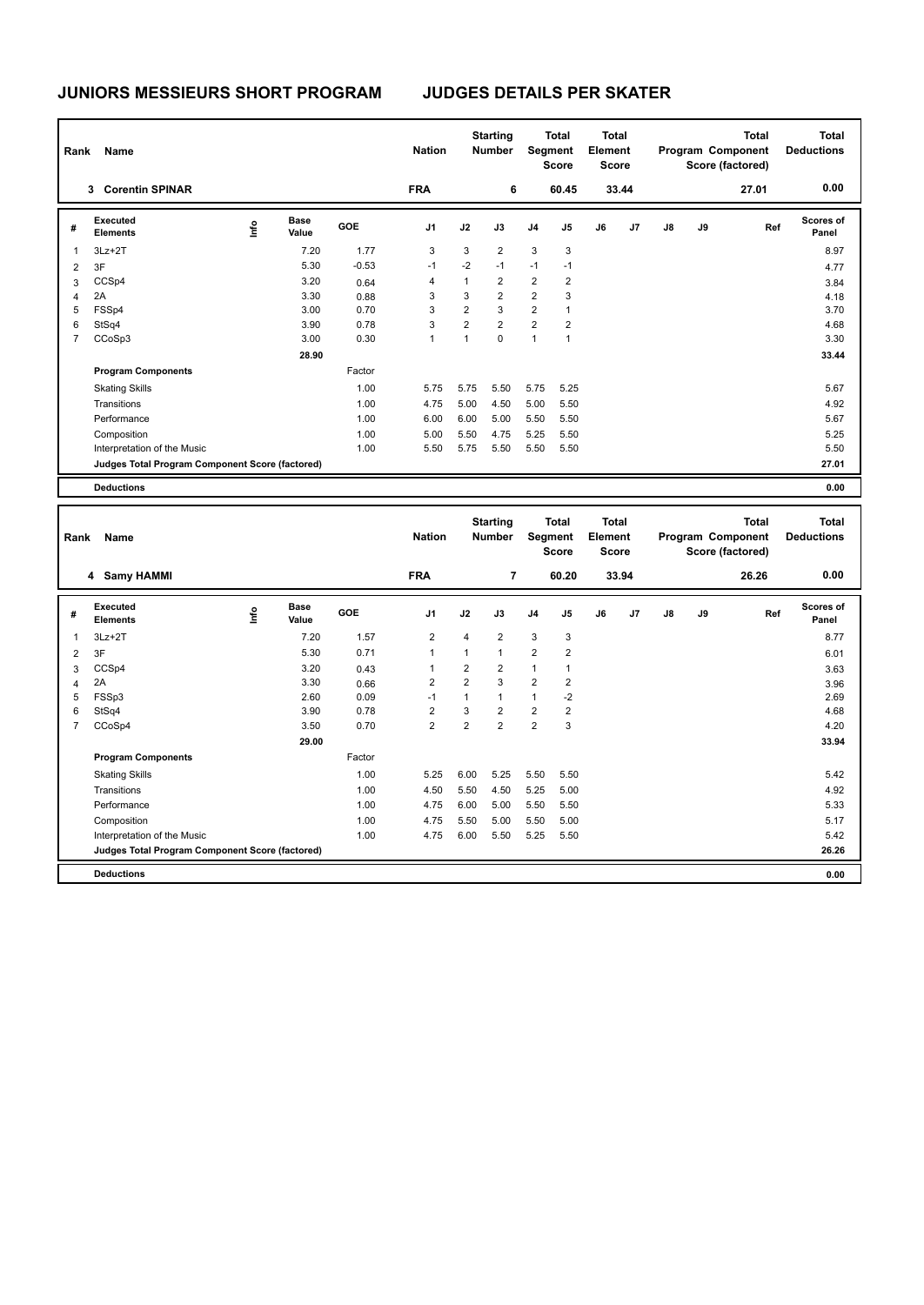|                | Name<br>Rank                                    |         |                      |            | <b>Nation</b>  |              | <b>Starting</b><br><b>Total</b><br>Segment<br><b>Number</b><br><b>Score</b> |                | <b>Total</b><br>Element<br><b>Score</b> |    |       |    | <b>Total</b><br>Program Component<br>Score (factored) | <b>Total</b><br><b>Deductions</b> |                           |
|----------------|-------------------------------------------------|---------|----------------------|------------|----------------|--------------|-----------------------------------------------------------------------------|----------------|-----------------------------------------|----|-------|----|-------------------------------------------------------|-----------------------------------|---------------------------|
|                | <b>Axel AHMED</b><br>5                          |         |                      |            | <b>FRA</b>     |              | 5                                                                           |                | 47.38                                   |    | 22.96 |    |                                                       | 24.42                             | 0.00                      |
| #              | Executed<br><b>Elements</b>                     | lnfo    | <b>Base</b><br>Value | <b>GOE</b> | J <sub>1</sub> | J2           | J3                                                                          | J <sub>4</sub> | J5                                      | J6 | J7    | J8 | J9                                                    | Ref                               | <b>Scores of</b><br>Panel |
| 1              | 3Lz+COMBO+2T*                                   | $\star$ | 5.90                 | $-2.95$    | $-5$           | $-5$         | $-5$                                                                        | $-5$           | $-5$                                    |    |       |    |                                                       |                                   | 2.95                      |
| 2              | 3F!                                             |         | 5.30                 | $-1.94$    | $-4$           | $-4$         | $-3$                                                                        | $-5$           | $-3$                                    |    |       |    |                                                       |                                   | 3.36                      |
| 3              | FSSp1                                           |         | 2.00                 | $-0.33$    | $-1$           | 0            | $-3$                                                                        | $-1$           | $-3$                                    |    |       |    |                                                       |                                   | 1.67                      |
| 4              | 2A                                              |         | 3.30                 | 0.33       |                | 1            | $\mathbf{1}$                                                                | $\mathbf{1}$   | 0                                       |    |       |    |                                                       |                                   | 3.63                      |
| 5              | StSq3                                           |         | 3.30                 | 0.66       | $\overline{2}$ | 3            | $\overline{2}$                                                              | $\overline{2}$ | $\overline{2}$                          |    |       |    |                                                       |                                   | 3.96                      |
| 6              | CCSp4                                           |         | 3.20                 | 0.11       | 0              | $\mathbf{1}$ | $-1$                                                                        | $\mathbf{1}$   | 0                                       |    |       |    |                                                       |                                   | 3.31                      |
| $\overline{7}$ | CCoSp4                                          |         | 3.50                 | 0.58       | 1              | 2            | $\overline{1}$                                                              | $\overline{2}$ | $\overline{2}$                          |    |       |    |                                                       |                                   | 4.08                      |
|                |                                                 |         | 26.50                |            |                |              |                                                                             |                |                                         |    |       |    |                                                       |                                   | 22.96                     |
|                | <b>Program Components</b>                       |         |                      | Factor     |                |              |                                                                             |                |                                         |    |       |    |                                                       |                                   |                           |
|                | <b>Skating Skills</b>                           |         |                      | 1.00       | 4.75           | 5.50         | 5.25                                                                        | 5.25           | 5.00                                    |    |       |    |                                                       |                                   | 5.17                      |
|                | Transitions                                     |         |                      | 1.00       | 4.50           | 4.75         | 4.50                                                                        | 4.75           | 4.50                                    |    |       |    |                                                       |                                   | 4.58                      |
|                | Performance                                     |         |                      | 1.00       | 4.25           | 5.00         | 5.00                                                                        | 5.00           | 5.25                                    |    |       |    |                                                       |                                   | 5.00                      |
|                | Composition                                     |         |                      | 1.00       | 4.75           | 4.50         | 4.75                                                                        | 5.00           | 4.50                                    |    |       |    |                                                       |                                   | 4.67                      |
|                | Interpretation of the Music                     |         |                      | 1.00       | 5.00           | 5.25         | 5.00                                                                        | 5.00           | 4.75                                    |    |       |    |                                                       |                                   | 5.00                      |
|                | Judges Total Program Component Score (factored) |         |                      |            |                |              |                                                                             |                |                                         |    |       |    |                                                       |                                   | 24.42                     |
|                | <b>Deductions</b>                               |         |                      |            |                |              |                                                                             |                |                                         |    |       |    |                                                       |                                   | 0.00                      |

\* Invalid element ! Not clear edge

|                | Name<br>Rank<br><b>Theo BARADEL</b><br>6        |      |                      |         | <b>Nation</b><br><b>FRA</b> |                | <b>Starting</b><br><b>Number</b><br>3 |                | <b>Total</b><br>Segment<br><b>Score</b><br>45.00 | <b>Total</b><br>Element<br><b>Score</b> | 24.42          |               |    | <b>Total</b><br>Program Component<br>Score (factored)<br>21.58 | <b>Total</b><br><b>Deductions</b><br>$-1.00$ |
|----------------|-------------------------------------------------|------|----------------------|---------|-----------------------------|----------------|---------------------------------------|----------------|--------------------------------------------------|-----------------------------------------|----------------|---------------|----|----------------------------------------------------------------|----------------------------------------------|
|                |                                                 |      |                      |         |                             |                |                                       |                |                                                  |                                         |                |               |    |                                                                |                                              |
| #              | Executed<br><b>Elements</b>                     | ١mfo | <b>Base</b><br>Value | GOE     | J <sub>1</sub>              | J2             | J3                                    | J <sub>4</sub> | J5                                               | J6                                      | J <sub>7</sub> | $\mathsf{J}8$ | J9 | Ref                                                            | Scores of<br>Panel                           |
| 1              | 3F                                              |      | 5.30                 | 0.00    | 0                           | $\mathbf 0$    | 1                                     | $\pmb{0}$      | $\pmb{0}$                                        |                                         |                |               |    |                                                                | 5.30                                         |
| 2              | 3Loq+COMBO                                      | q    | 4.90                 | $-2.45$ | $-5$                        | $-5$           | $-5$                                  | $-5$           | $-5$                                             |                                         |                |               |    |                                                                | 2.45                                         |
| 3              | FSSp4                                           |      | 3.00                 | 0.40    | $\overline{2}$              | $\overline{2}$ | $\mathbf{1}$                          | $\pmb{0}$      | $\mathbf 1$                                      |                                         |                |               |    |                                                                | 3.40                                         |
| 4              | 2A                                              |      | 3.30                 | 0.00    | $\mathbf 0$                 | 1              | 1                                     | $-1$           | $-1$                                             |                                         |                |               |    |                                                                | 3.30                                         |
| 5              | StSq3                                           |      | 3.30                 | 0.11    | $-1$                        | $\overline{2}$ | 0                                     | $\mathbf{1}$   | 0                                                |                                         |                |               |    |                                                                | 3.41                                         |
| 6              | CCSp3                                           |      | 2.80                 | $-0.09$ | $-2$                        | $\overline{2}$ | 1                                     | $\mathbf 0$    | $-2$                                             |                                         |                |               |    |                                                                | 2.71                                         |
| $\overline{7}$ | CCoSp4                                          |      | 3.50                 | 0.35    | $\mathbf{1}$                | $\overline{2}$ | 1                                     | $\overline{1}$ | $\overline{1}$                                   |                                         |                |               |    |                                                                | 3.85                                         |
|                |                                                 |      | 26.10                |         |                             |                |                                       |                |                                                  |                                         |                |               |    |                                                                | 24.42                                        |
|                | <b>Program Components</b>                       |      |                      | Factor  |                             |                |                                       |                |                                                  |                                         |                |               |    |                                                                |                                              |
|                | <b>Skating Skills</b>                           |      |                      | 1.00    | 4.50                        | 5.00           | 4.50                                  | 4.50           | 4.25                                             |                                         |                |               |    |                                                                | 4.50                                         |
|                | Transitions                                     |      |                      | 1.00    | 4.00                        | 4.75           | 4.50                                  | 4.25           | 4.00                                             |                                         |                |               |    |                                                                | 4.25                                         |
|                | Performance                                     |      |                      | 1.00    | 4.25                        | 4.50           | 4.00                                  | 4.25           | 4.25                                             |                                         |                |               |    |                                                                | 4.25                                         |
|                | Composition                                     |      |                      | 1.00    | 4.00                        | 4.75           | 4.25                                  | 4.50           | 4.25                                             |                                         |                |               |    |                                                                | 4.33                                         |
|                | Interpretation of the Music                     |      |                      | 1.00    | 4.25                        | 5.00           | 4.00                                  | 4.25           | 4.25                                             |                                         |                |               |    |                                                                | 4.25                                         |
|                | Judges Total Program Component Score (factored) |      |                      |         |                             |                |                                       |                |                                                  |                                         |                |               |    |                                                                | 21.58                                        |
|                | <b>Deductions</b>                               |      | Falls:               | $-1.00$ |                             |                |                                       |                |                                                  |                                         |                |               |    |                                                                | $-1.00$                                      |
|                | .                                               |      |                      |         |                             |                |                                       |                |                                                  |                                         |                |               |    |                                                                |                                              |

q Jump landed on the quarter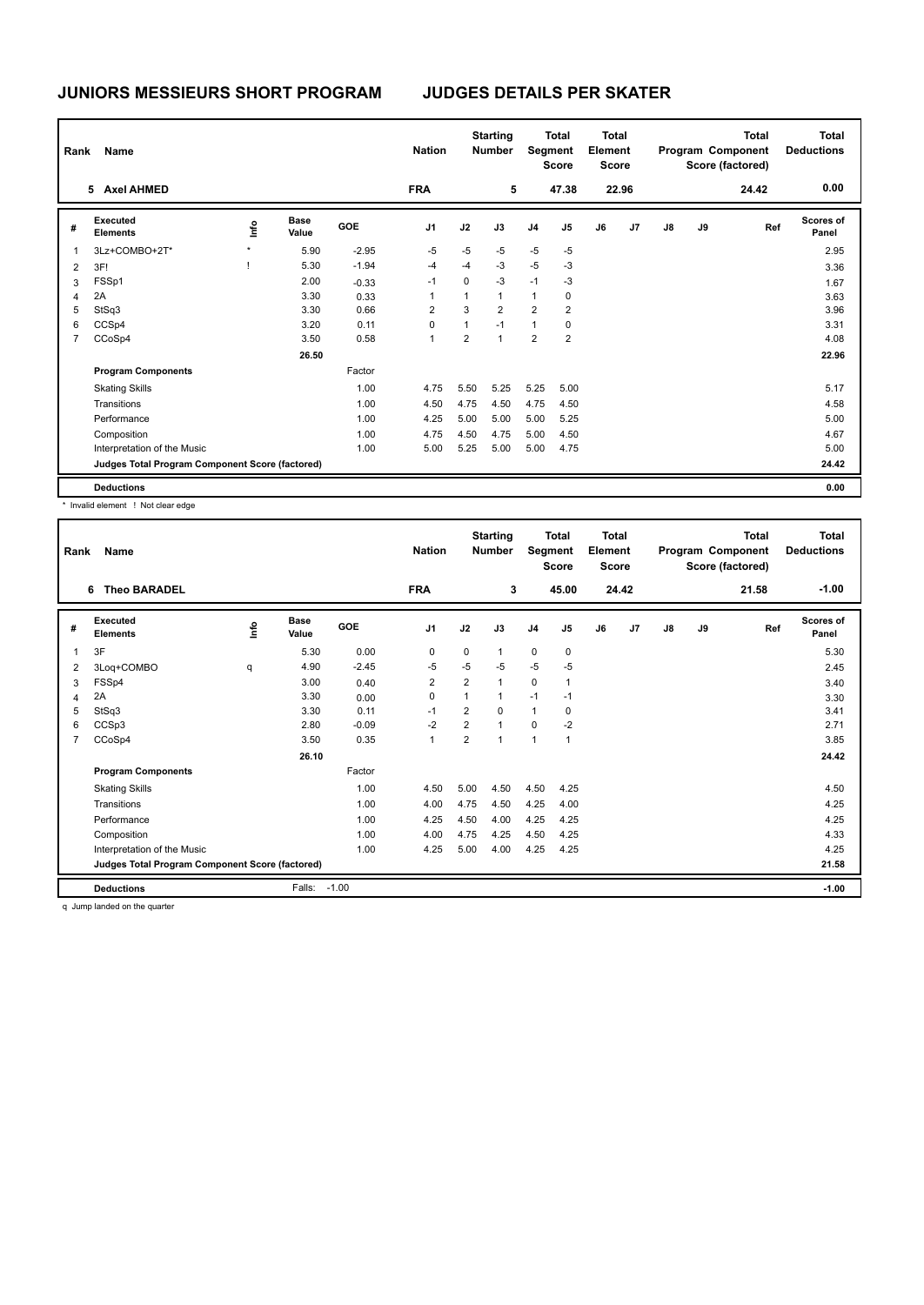| Rank | Name                                            |      |                      |            | <b>Nation</b>  |             | <b>Starting</b><br><b>Number</b> |                | <b>Total</b><br>Segment<br><b>Score</b> |    | <b>Total</b><br>Element<br><b>Score</b> |               |    | <b>Total</b><br>Program Component<br>Score (factored) | <b>Total</b><br><b>Deductions</b> |
|------|-------------------------------------------------|------|----------------------|------------|----------------|-------------|----------------------------------|----------------|-----------------------------------------|----|-----------------------------------------|---------------|----|-------------------------------------------------------|-----------------------------------|
|      | <b>Jean MEDARD</b><br>7                         |      |                      |            | <b>FRA</b>     |             | 4                                |                | 43.81                                   |    | 21.82                                   |               |    | 21.99                                                 | 0.00                              |
| #    | Executed<br><b>Elements</b>                     | lnfo | <b>Base</b><br>Value | <b>GOE</b> | J <sub>1</sub> | J2          | J3                               | J <sub>4</sub> | J <sub>5</sub>                          | J6 | J7                                      | $\mathsf{J}8$ | J9 | Ref                                                   | <b>Scores of</b><br>Panel         |
| 1    | $3T+2T$                                         |      | 5.50                 | 0.56       | $\overline{c}$ | 1           | $\overline{2}$                   | $\mathbf{1}$   | 1                                       |    |                                         |               |    |                                                       | 6.06                              |
| 2    | 2Fe                                             | e    | 1.44                 | $-0.29$    | $-2$           | $-2$        | $-1$                             | $-2$           | $-2$                                    |    |                                         |               |    |                                                       | 1.15                              |
| 3    | CCS <sub>p2</sub>                               |      | 2.30                 | $-0.46$    | $-2$           | $-2$        | $-3$                             | 0              | $-2$                                    |    |                                         |               |    |                                                       | 1.84                              |
| 4    | FSS <sub>p2</sub>                               |      | 2.30                 | $-0.61$    | $-2$           | $-2$        | $-4$                             | $-2$           | $-4$                                    |    |                                         |               |    |                                                       | 1.69                              |
| 5    | StSq3                                           |      | 3.30                 | 0.44       | $\overline{2}$ | 1           | $\overline{2}$                   | $\mathbf{1}$   | 1                                       |    |                                         |               |    |                                                       | 3.74                              |
| 6    | 2A                                              |      | $3.63 \times$        | 0.33       |                | 1           | $\overline{1}$                   | $\overline{2}$ | $\mathbf{1}$                            |    |                                         |               |    |                                                       | 3.96                              |
| 7    | CCoSp4                                          |      | 3.50                 | $-0.12$    | $-2$           | $\mathbf 0$ | 1                                | 0              | $-1$                                    |    |                                         |               |    |                                                       | 3.38                              |
|      |                                                 |      | 21.97                |            |                |             |                                  |                |                                         |    |                                         |               |    |                                                       | 21.82                             |
|      | <b>Program Components</b>                       |      |                      | Factor     |                |             |                                  |                |                                         |    |                                         |               |    |                                                       |                                   |
|      | <b>Skating Skills</b>                           |      |                      | 1.00       | 4.75           | 4.50        | 4.75                             | 4.50           | 4.50                                    |    |                                         |               |    |                                                       | 4.58                              |
|      | Transitions                                     |      |                      | 1.00       | 4.00           | 4.50        | 4.00                             | 4.25           | 4.00                                    |    |                                         |               |    |                                                       | 4.08                              |
|      | Performance                                     |      |                      | 1.00       | 4.25           | 4.25        | 5.00                             | 4.50           | 4.25                                    |    |                                         |               |    |                                                       | 4.33                              |
|      | Composition                                     |      |                      | 1.00       | 4.50           | 4.25        | 4.50                             | 4.50           | 4.50                                    |    |                                         |               |    |                                                       | 4.50                              |
|      | Interpretation of the Music                     |      |                      | 1.00       | 4.75           | 4.25        | 5.00                             | 4.50           | 4.25                                    |    |                                         |               |    |                                                       | 4.50                              |
|      | Judges Total Program Component Score (factored) |      |                      |            |                |             |                                  |                |                                         |    |                                         |               |    |                                                       | 21.99                             |
|      | <b>Deductions</b>                               |      |                      |            |                |             |                                  |                |                                         |    |                                         |               |    |                                                       | 0.00                              |

x Credit for highlight distribution, base value multiplied by 1.1 e Wrong edge

| Rank           | Name                                            |      |                      |            | <b>Nation</b>  |      | <b>Starting</b><br><b>Total</b><br>Segment<br><b>Number</b><br><b>Score</b> |                | <b>Total</b><br>Element<br><b>Score</b> |    | Program Component |               | <b>Total</b><br>Score (factored) | <b>Total</b><br><b>Deductions</b> |                    |
|----------------|-------------------------------------------------|------|----------------------|------------|----------------|------|-----------------------------------------------------------------------------|----------------|-----------------------------------------|----|-------------------|---------------|----------------------------------|-----------------------------------|--------------------|
|                | <b>Alexandre CHENEY</b><br>8                    |      |                      |            | <b>FRA</b>     |      | 1                                                                           |                | 39.01                                   |    | 18.75             |               |                                  | 20.26                             | 0.00               |
| #              | Executed<br><b>Elements</b>                     | ١mfo | <b>Base</b><br>Value | <b>GOE</b> | J <sub>1</sub> | J2   | J3                                                                          | J <sub>4</sub> | J <sub>5</sub>                          | J6 | J7                | $\mathsf{J}8$ | J9                               | Ref                               | Scores of<br>Panel |
| 1              | 2A                                              |      | 3.30                 | $-0.66$    | $-2$           | $-2$ | $-2$                                                                        | $-2$           | $-2$                                    |    |                   |               |                                  |                                   | 2.64               |
| $\overline{2}$ | $3T+2T$                                         |      | 5.50                 | $-0.70$    | $-1$           | $-3$ | $-2$                                                                        | $-2$           | $-1$                                    |    |                   |               |                                  |                                   | 4.80               |
| 3              | StSq2                                           |      | 2.60                 | 0.00       | -1             | 0    | $\mathbf{1}$                                                                | $\mathbf 0$    | 0                                       |    |                   |               |                                  |                                   | 2.60               |
| 4              | CCSp1                                           |      | 2.00                 | $-0.60$    | $-2$           | $-3$ | $-3$                                                                        | $-3$           | $-3$                                    |    |                   |               |                                  |                                   | 1.40               |
| 5              | 2F                                              |      | $1.98 \times$        | 0.12       | $\Omega$       |      | $\mathbf{1}$                                                                | $\Omega$       | 1                                       |    |                   |               |                                  |                                   | 2.10               |
| 6              | FSSp3                                           |      | 2.60                 | $-0.09$    | $\mathbf{1}$   | $-1$ | $-1$                                                                        | $\mathbf 0$    | $\mathbf 0$                             |    |                   |               |                                  |                                   | 2.51               |
| $\overline{7}$ | CCoSp3                                          |      | 3.00                 | $-0.30$    | $\overline{1}$ | $-1$ | $-1$                                                                        | $-1$           | $-1$                                    |    |                   |               |                                  |                                   | 2.70               |
|                |                                                 |      | 20.98                |            |                |      |                                                                             |                |                                         |    |                   |               |                                  |                                   | 18.75              |
|                | <b>Program Components</b>                       |      |                      | Factor     |                |      |                                                                             |                |                                         |    |                   |               |                                  |                                   |                    |
|                | <b>Skating Skills</b>                           |      |                      | 1.00       | 4.50           | 4.50 | 4.00                                                                        | 4.25           | 4.00                                    |    |                   |               |                                  |                                   | 4.25               |
|                | Transitions                                     |      |                      | 1.00       | 3.75           | 3.75 | 4.00                                                                        | 4.00           | 4.00                                    |    |                   |               |                                  |                                   | 3.92               |
|                | Performance                                     |      |                      | 1.00       | 3.75           | 3.75 | 4.25                                                                        | 4.25           | 3.75                                    |    |                   |               |                                  |                                   | 3.92               |
|                | Composition                                     |      |                      | 1.00       | 4.25           | 4.00 | 3.75                                                                        | 4.25           | 4.25                                    |    |                   |               |                                  |                                   | 4.17               |
|                | Interpretation of the Music                     |      |                      | 1.00       | 4.00           | 4.00 | 4.25                                                                        | 4.00           | 3.50                                    |    |                   |               |                                  |                                   | 4.00               |
|                | Judges Total Program Component Score (factored) |      |                      |            |                |      |                                                                             |                |                                         |    |                   |               |                                  |                                   | 20.26              |
|                | <b>Deductions</b>                               |      |                      |            |                |      |                                                                             |                |                                         |    |                   |               |                                  |                                   | 0.00               |

x Credit for highlight distribution, base value multiplied by 1.1